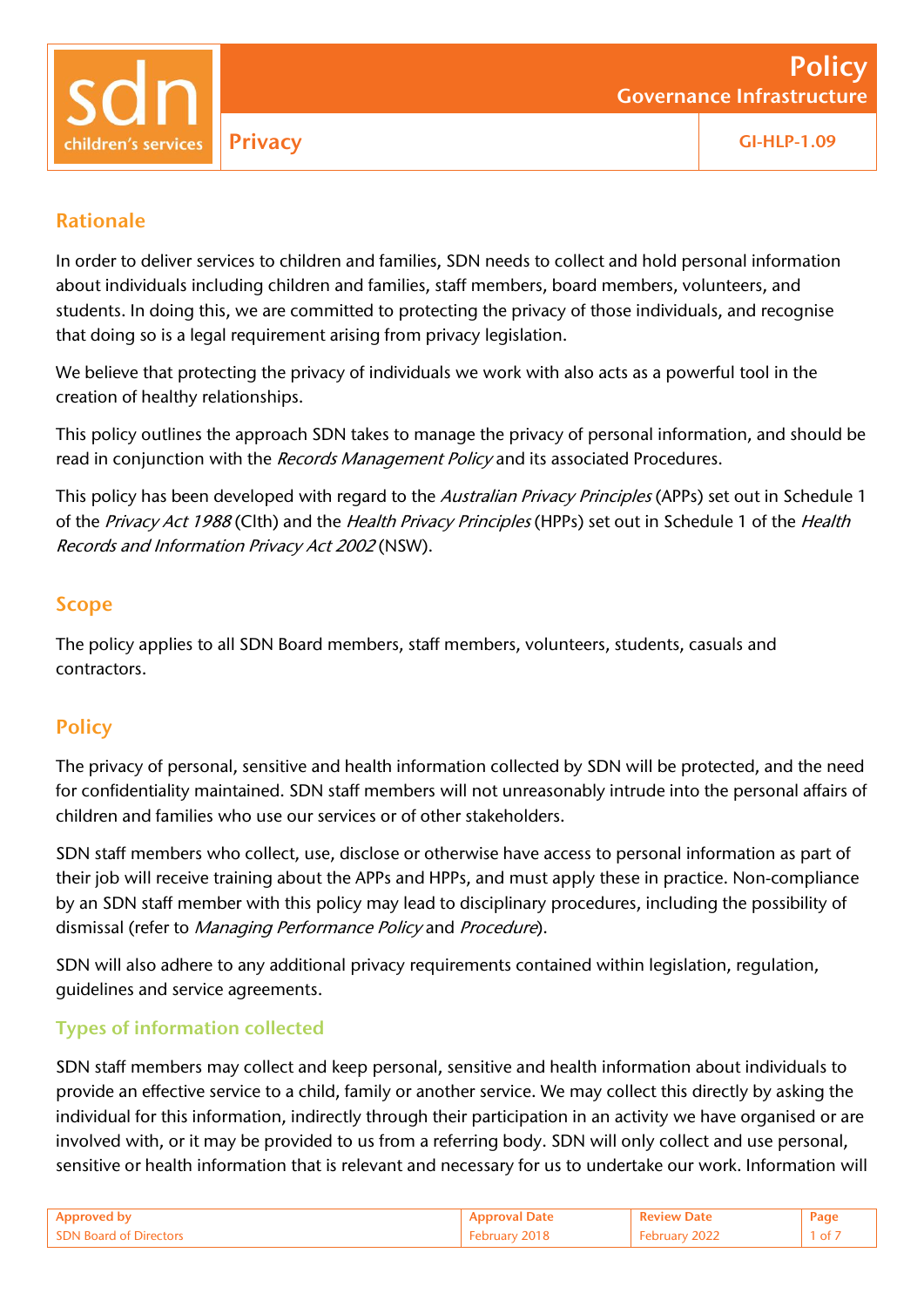be collected lawfully, and SDN will take all reasonable steps to make sure the information we collect and keep is accurate, complete, up to date, and relevant.

The following are the types of information SDN may collect and keep about individuals including but not limited to:

- name and address
- family information such as information about marital status, family relatives, and emergency contacts
- personal information including age and cultural background
- medical history, including health services previously provided or to be provided
- financial information
- photograph or image
- video
- audio recording
- information about particular family circumstances that are relevant to our work
- **•** written developmental records
- case plans
- a history of contact or correspondence with that individual and copies of correspondence
- details of internal investigations
- reference checks for employment.

Where possible and practicable, individuals will be allowed to remain anonymous or use a pseudonym. An example will be providing feedback on a service, or accessing the SDN website for information. In general, however, we will need to know an individual's name, contact information and information about the purpose of the contact in order to respond to that person.

## How we collect information

Unless SDN is authorised by or under an Australian law or it is unreasonable or impracticable to do so, information will be collected directly from the individual concerned, or where children are concerned, from the child's parent or guardian. The information specifically collected will vary depending on the service or services the individual is using and the requirements of those services.

Where it is reasonable in the circumstances to do so, individuals from whom SDN is collecting personal, sensitive or health information will be provided with a collection notice (either before, at the time or as soon as reasonably practicable after collection) informing the individual of the following:

- the identity and contact details of SDN
- whether the collection of the personal information is required or authorised under an Australian law or court/tribunal order

| <b>PRIVACY POLICY</b>         |                      | GI-HLP-1.09        |                  |
|-------------------------------|----------------------|--------------------|------------------|
| <b>Approved by</b>            | <b>Approval Date</b> | <b>Review Date</b> | Page             |
| <b>SDN Board of Directors</b> | February 2018        | February 2022      | $2$ of $\lambda$ |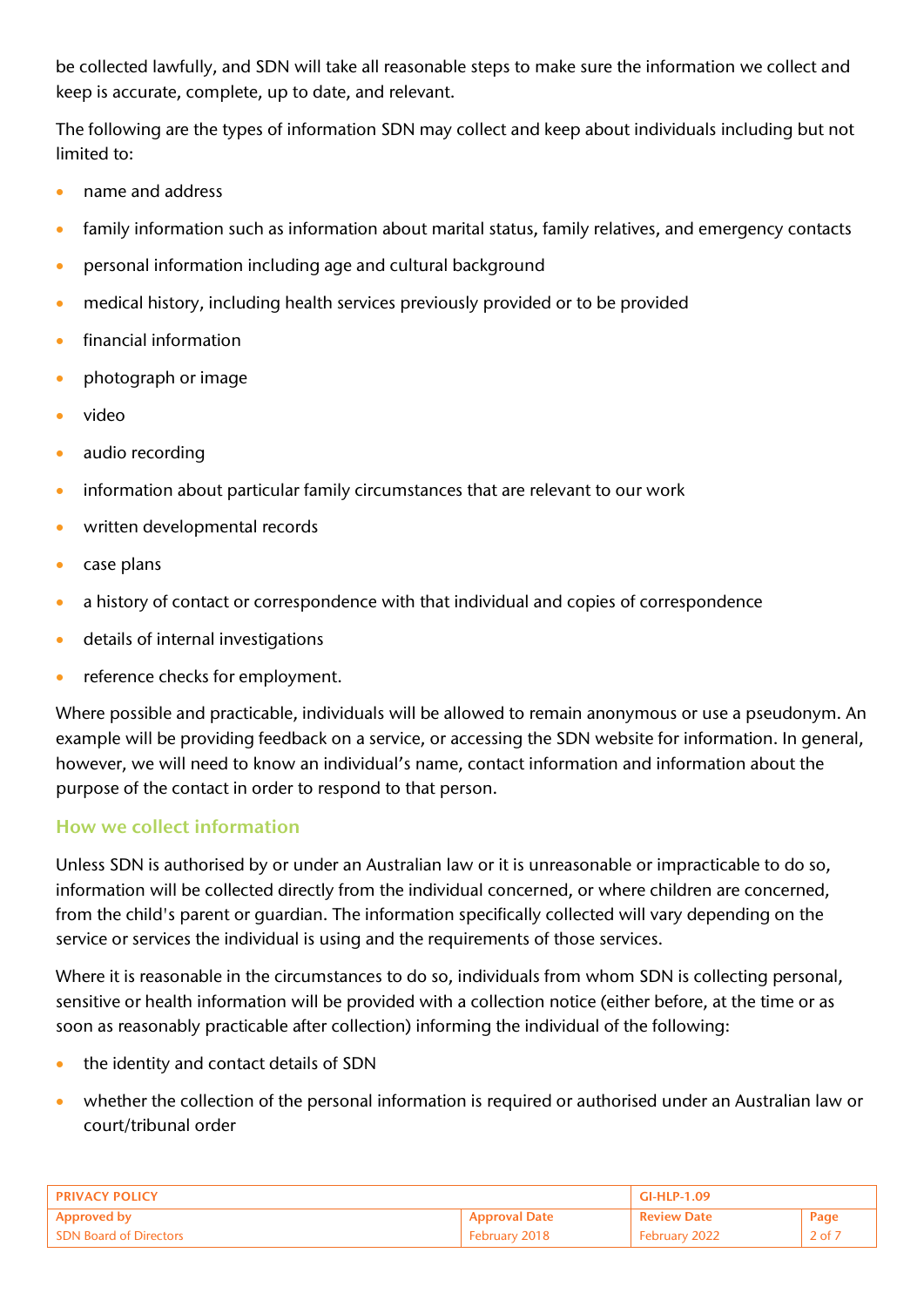- what information will be collected
- why the information will be collected
- the main consequences (if any) for the individual if all or some of the personal information is not collected by SDN
- what types of individuals, organisations or other agencies SDN usually discloses personal information to
- the right of the individual to access their personal information and ask for it to be corrected
- how the individual may complain about a breach of the APPs and how SDN will deal with such a complaint
- whether SDN is likely to disclose the personal information to overseas recipients, and if so the countries in which it may do so.

### How we deal with personal information

Information collected for a particular purpose will only be used for that purpose or a related purpose, unless we have specific consent for another use or SDN is authorised to use the information for another purpose under the APPs or HPPs.

SDN may use personal information for the purpose of direct marketing where the personal information was collected from the individual and the individual would reasonably expect SDN to use the information for that purpose, or where the individual has consented to the use of the personal information for that purpose or it is impracticable to obtain that consent. In such instances, SDN will provide a simple means by which the individual may request not to receive direct marketing communications in the future (eg an unsubscribe functionality in an email or a number that the individual can call to be removed from the direct marketing database).

SDN may also, from time to time, contact individuals for the purposes of keeping them informed about SDN's work or requesting feedback.

The length of time that information will be kept and the disposal method will be defined in the Records Retention Schedule under the Records Management Policy.

SDN may assign an identifier (a code or number) to records for the purposes of managing the information internally and if it is reasonably necessary to do so. We will not use any identifier that has been assigned by another agency or government department, for example, Medicare numbers or Centrelink CRNs. SDN will not provide this identifier to organisations or individuals outside SDN.

## Consent of the individual

SDN will collect information directly from the individual concerned, unless it is unreasonable or impractical to do so. For example, information may be collected from a parent, guardian or carer in the case of a child or an individual who lacks the capacity to provide this information.

If SDN otherwise collects personal, sensitive or health information about an individual from someone other than the individual, for example a referring organisation, then SDN will advise the individual that they have collected the information; under what circumstances, and how it will use the information.

| <b>PRIVACY POLICY</b>         |                      | GI-HLP-1.09        |            |
|-------------------------------|----------------------|--------------------|------------|
| <b>Approved by</b>            | <b>Approval Date</b> | <b>Review Date</b> | Page       |
| <b>SDN Board of Directors</b> | February 2018        | February 2022      | $3$ of $7$ |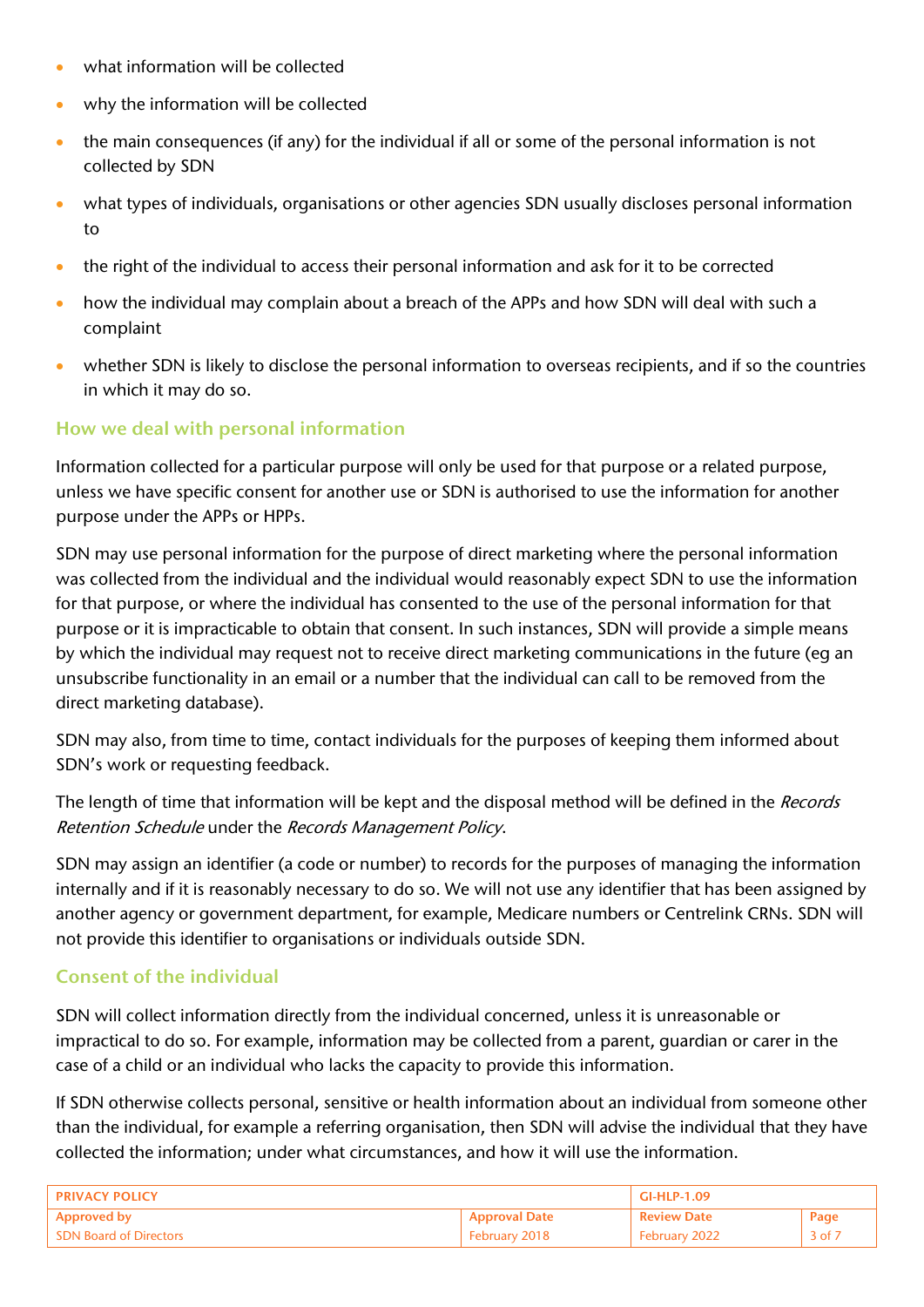Individuals will have the right to not provide personal, sensitive or health information. However, if personal, sensitive or health information that SDN requires is not provided, then SDN may not be able to perform the services it has been asked to provide. Information will not be collected if the individual does not consent to the collection.

The exceptions to this will be if SDN is expressly allowed under sub-clause 3.4 of APP 3, including if we are required or authorised by or under an Australian law or a court or tribunal order, or as permitted under section 16A of the Children and Young Persons (Care and Protection) Act 1998.

### How we hold information

SDN will take all reasonable steps to ensure information we collect is relevant, accurate, up-to-date, and complete.

SDN may store information electronically, for example in a secure database, as well as in hard copy. We destroy or delete information in a secure manner once it is no longer required either by law or operationally. This personal, sensitive or health information is stored on servers located in Australia.

SDN will store personal, sensitive and health information securely, protect it from misuse, interference and loss, protect it from unauthorised access, modification or disclosure, not keep it longer than necessary, and dispose of it appropriately or de-identify it.

The SDN Records Management Policy and associated procedures set out how we manage particular types of records and ensure we comply with the various legislative requirements.

## Collecting information online and through email

SDN has a public website, [www.sdn.org.au,](http://www.sdn.org.au/) and manages social media accounts. Where our website allows an individual to make comment or give feedback, SDN may collect name and contact details in order to respond, but the information will not be used for any other purpose.

SDN collects email addresses and, if provided, other contact details when someone subscribes to our email lists. We only use this information for the purpose of sending regular updates on the activities of SDN, and to administer the lists. We use third party email services such as MailChimp and this contact information may be held on a secure server that is not located in Australia. Individuals may opt out of these lists at any time.

## Individuals accessing their personal information

Individuals have the right to ask for access to personal information that we are holding about them, and we will give access to that information within a reasonable period.

Individuals also have the right to ask us to correct any personal information we are holding about them.

An exception to this will be if it would not be lawful to grant access to the information, if giving access would have an unreasonable impact on the privacy of others, pose a serious threat to the health or safety of others, or any other exceptions listed under APP 12.

Any requests received from a third party operating on behalf of an individual to access or correct personal information held by SDN must be passed on to and dealt with by the SDN Privacy Officer (email: [privacy@sdn.org.au\)](mailto:privacy@sdn.org.au) using the Request for Access to Personal Information Form.

| <b>PRIVACY POLICY</b>         |                      | GI-HLP-1.09        |                     |
|-------------------------------|----------------------|--------------------|---------------------|
| <b>Approved by</b>            | <b>Approval Date</b> | <b>Review Date</b> | Page                |
| <b>SDN Board of Directors</b> | <b>February 2018</b> | February 2022      | 4 of $\overline{7}$ |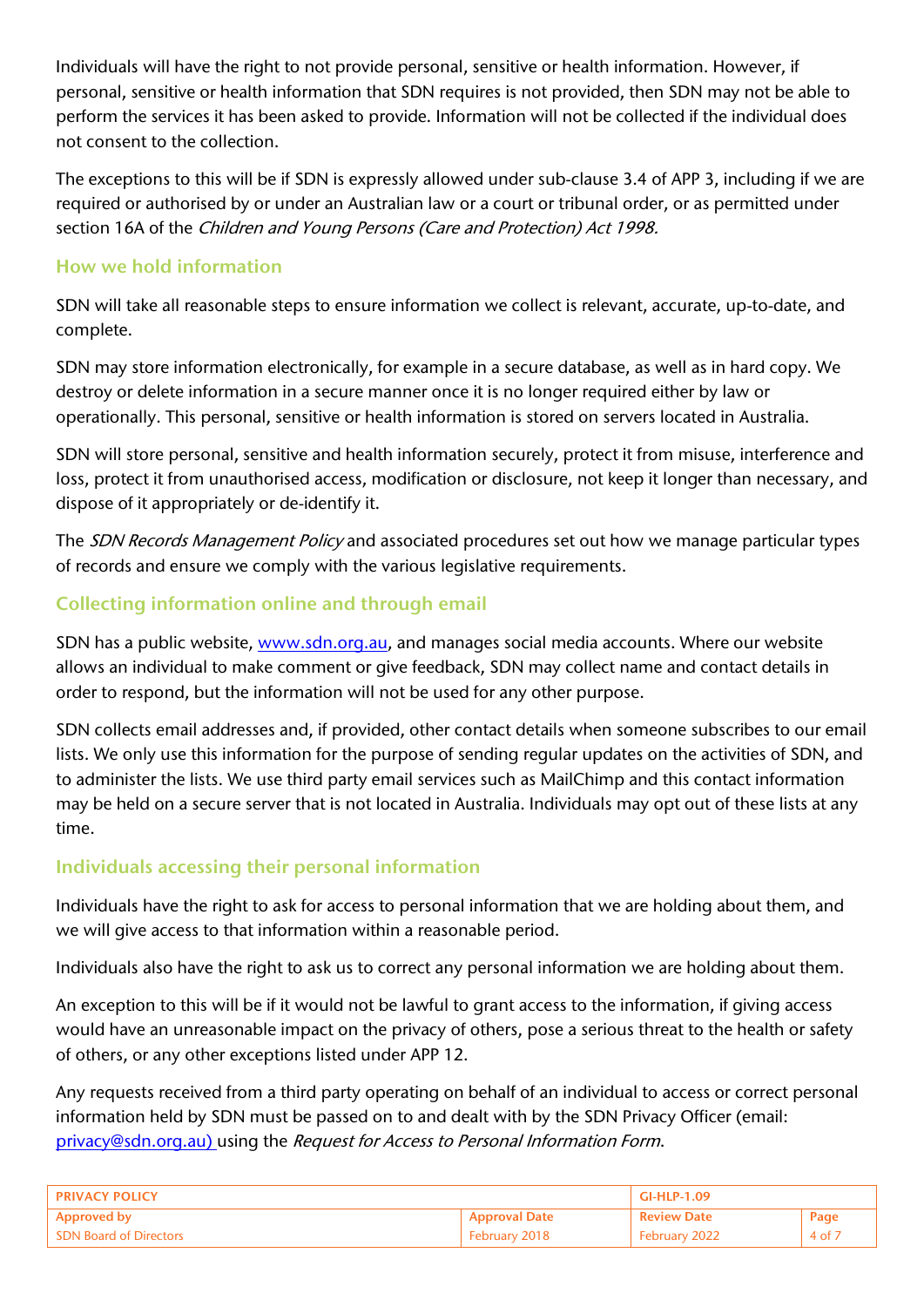#### Fee for access

SDN reserves the right to charge fees for supplying access to personal information, but a fee for lodging a request will not be charged. SDN will contact the requesting individual to discuss whether charges will apply to the request. If the fee is deemed necessary, provision of the personal information requested would be conditional upon the fee being paid.

#### Notifiable Data Breaches Scheme

The Notifiable Data Breaches Scheme under the Privacy Act 1988 requires SDN to respond to data breaches where personal information held by SDN is subjected to unauthorised access or disclosure. Our Data Breach Response Procedure outlines the relevant processes and procedures to be followed should SDN experience a data breach.

SDN must submit a notifiable breach statement to the Australian Information Commissioner for any data breach that is likely to result in serious harm to any of the individuals to whom the information relates. The statement will include our name and contact details, a description of the data breach, the type of information involved in the data breach, and what steps SDN recommends that individuals take in response to the data breach. SDN will notify any affected individuals about the contents of this statement.

#### **Complaints**

Complaints regarding the handling of personal, sensitive or health information will be forwarded in writing to the SDN Privacy Officer, and will be handled according to the APPs or the HPPs, as is appropriate.

#### Disclosing personal information to other agencies

Personal, sensitive or health information will only be disclosed for the purposes for which it was collected, unless SDN is authorised to disclose that personal information for another purpose under the APPs or HPPs or permission is granted by the individual concerned.

Information can only be disclosed following receipt of written consent (which may be on paper or through an online form) from the person who provided the information. SDN will not disclose an individual's personal, sensitive or health information to another individual, agency or organisation unless permission is granted to do so.

The exceptions to this are if SDN is legally compelled to disclose information, or when legislation allows for exchange of information for the protection of the safety and wellbeing of an individual. In these instances, SDN will make a written note of the use or disclosure of this personal, sensitive or health information.

#### Transferring information overseas

SDN will not transfer personal information about an individual to someone in a foreign country unless SDN is legally required to do so or permitted to do so under the APPs or HPPs. Some information may be collected and held overseas by third party sites as a result of online and email activities.

| ' PRIVACY POLICY       |                      | GI-HLP-1.09   |                   |
|------------------------|----------------------|---------------|-------------------|
| Approved by            | <b>Approval Date</b> | ' Review Date | Page              |
| SDN Board of Directors | February 2018        | February 2022 | $.5$ of $\bar{ }$ |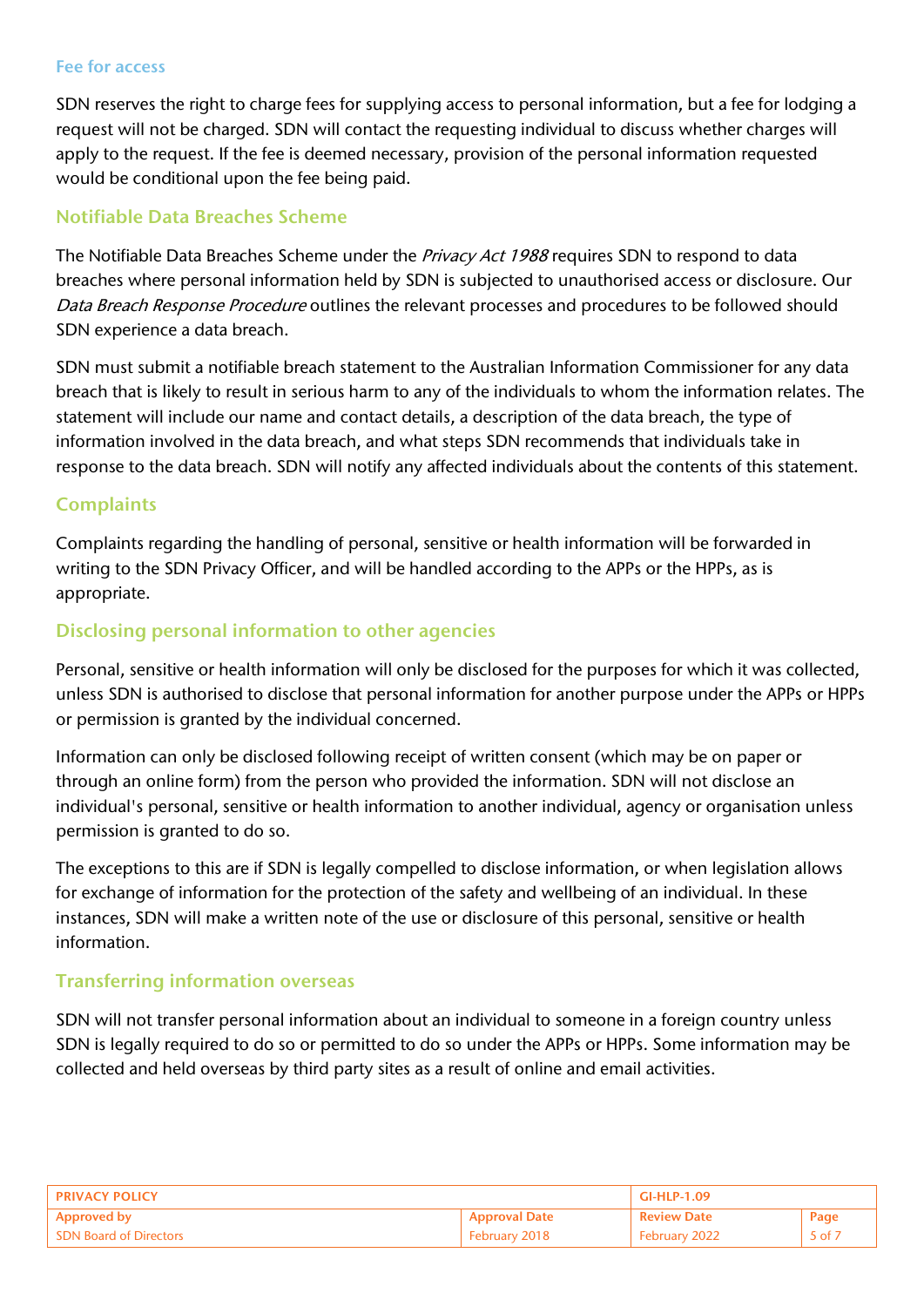## Related SDN Documents

### Policies

- GI-HLP-1.11 Social Media and Electronic Communications
- GL-HLP-1.12 Communicating with External Stakeholders
- GI-OP-1.13 Complaints Management
- GI-HLP-1.18: Research and Evaluation at SDN
- **SD-HLP-2.02 Child Protection and Wellbeing**
- HR-OP-3.08: Managing Performance
- IT-OP-6.01: IT Access and Usage
- **IT-OP-6.03: Electronic Information Security**
- **IT-OP-6.04: Computing Devices**
- **LGL-HLP-8.03: Records Management**

#### Procedures

- GI-PRO-1.13-01: Complaints Management
- GI-PRO-6.03-01: Information Security Risk Management (to be created)
- GI-PRO-6.03-02: Information Security Incident Management
- **HR-PRO-3.08-01: Managing Performance**
- **IT-PRO-6.03-01: Data Breach Response**
- IT-PRO-6.06-04: Transmissions of Electronic Data (to be created)

#### Form/Template

- GI-FRM-1.09-01: Photo, Audio Recording and Video Consent Form
- GI-FRM-1.09-02: Photo, Audio Recording and Video Consent for Paid Models Form
- GI-FRM-1.09-:03: SDN Child and Parenting Program Consent Form
- GI-FRM-1.09-04: SDN Disability Services Consent and Authorisation Form
- GI-FRM-1.09-05: Request for Access to Personal Information Form
- GI-FRM-1.09-06: SDN Child and Parenting Program Authorisation Form

#### Other SDN Documents

- GI-ADD-1.09-A: Privacy Policy Summary for web
- GI-ADD-1.09-B: Separated Parents Access to Information

| <b>PRIVACY POLICY</b>         |                      | GI-HLP-1.09        |        |
|-------------------------------|----------------------|--------------------|--------|
| Approved by                   | <b>Approval Date</b> | <b>Review Date</b> | Page   |
| <b>SDN Board of Directors</b> | February 2018        | February 2022      | 6 of 7 |